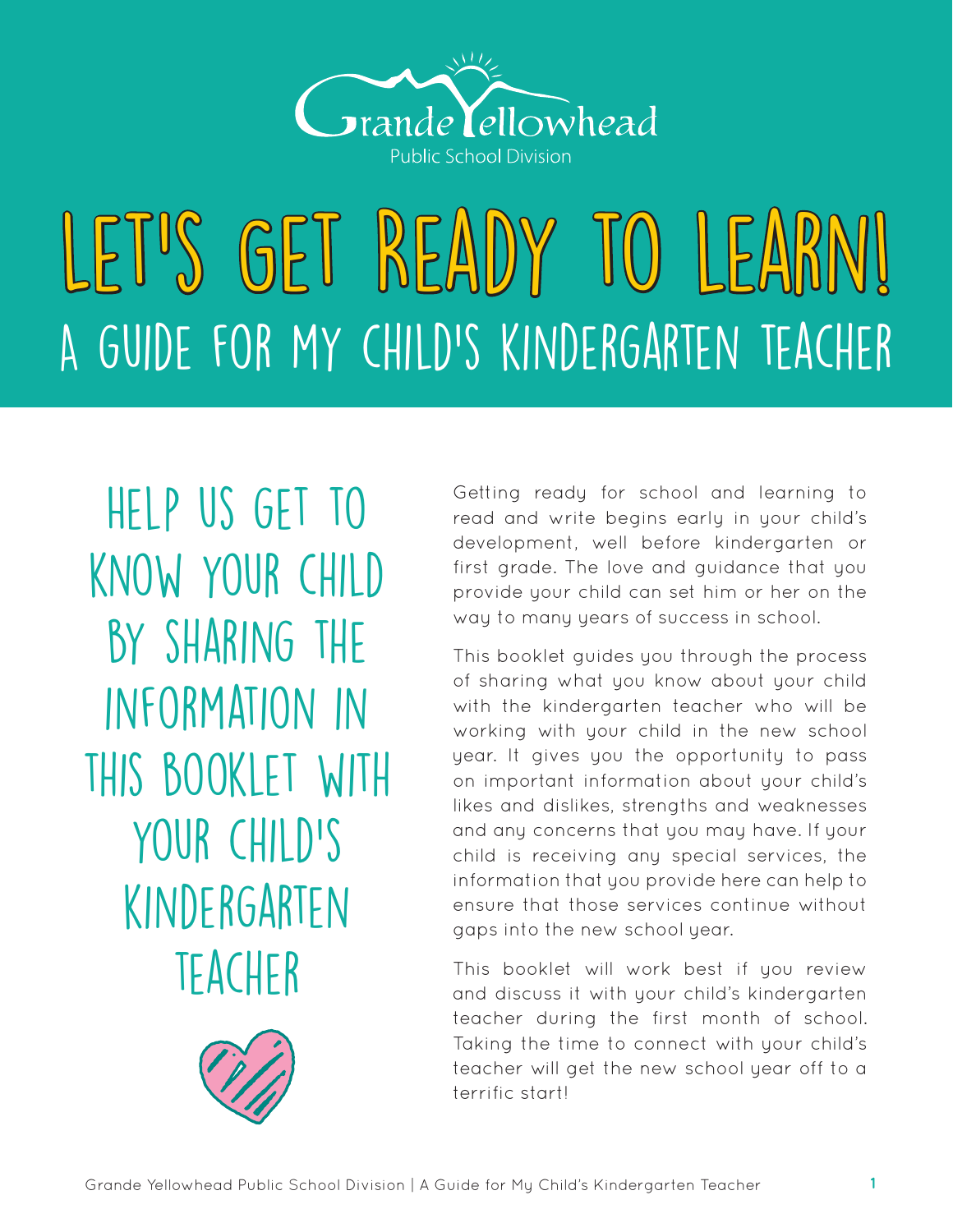# LET'S GET TO KNOW YOUR CHILD

Insert image

Child's name

School

Today's date

#### **BASIC INFORMATION**

Name(s) of person(s) completing this form

Child likes to be called

Child's date of birth

Parent(s) name(s)

Other adults living in the home

Address

Phone

Phone

Best time to be reached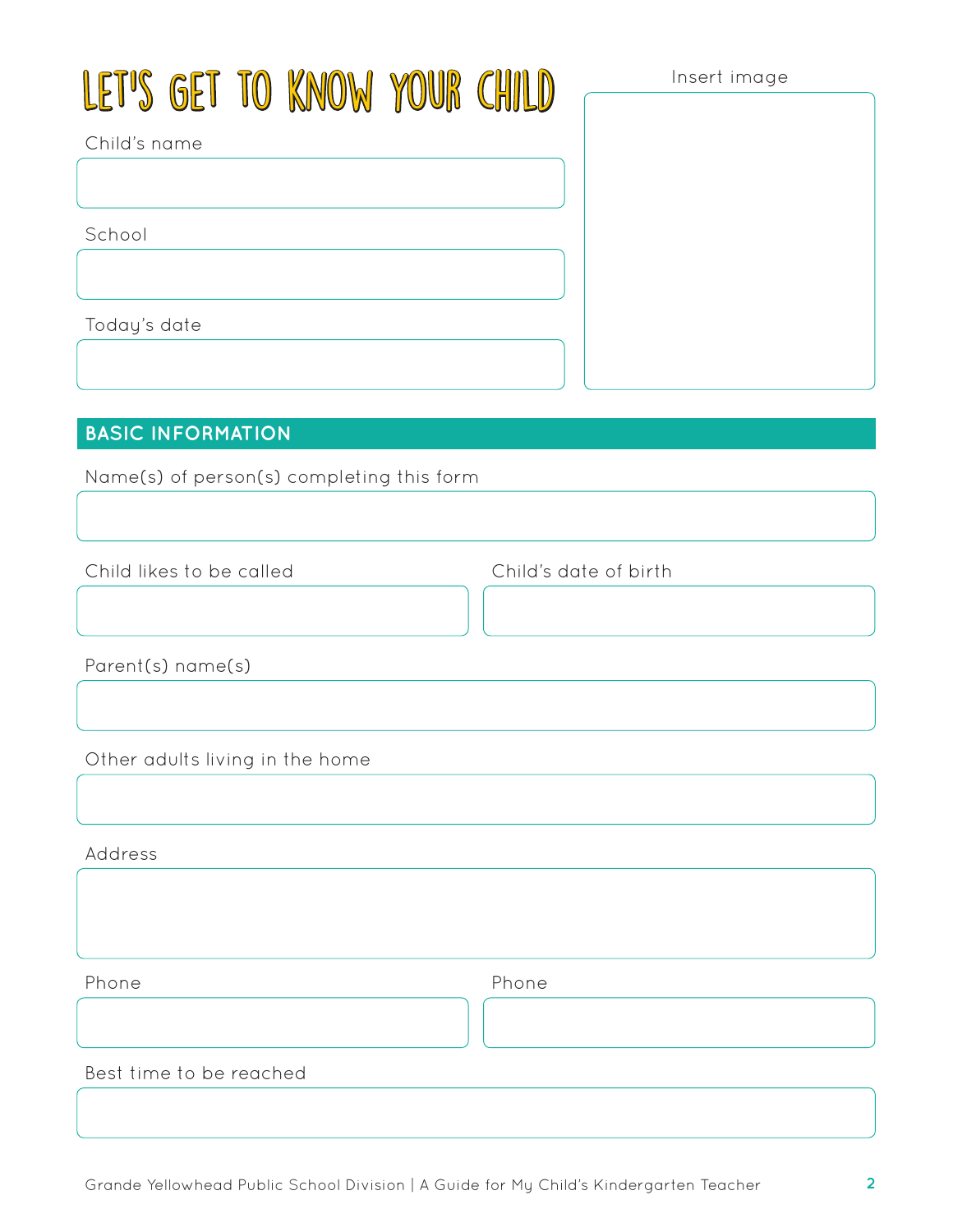#### **ABOUT MY CHILD**

### A few of my child's favourite things

| Favourite colour     | Other food       |
|----------------------|------------------|
|                      |                  |
|                      |                  |
| Favourite toy        | Other book       |
|                      |                  |
| Favourite expression | Other favourites |
|                      |                  |
|                      |                  |

# My child is good at

# My child likes to (check all that apply)

| Listen to stories      | Draw and colour          |
|------------------------|--------------------------|
| Play alone             | Play with other children |
| Go to a friend's house | Play quiet games inside  |
| Other likes            |                          |

# My child doesn't like to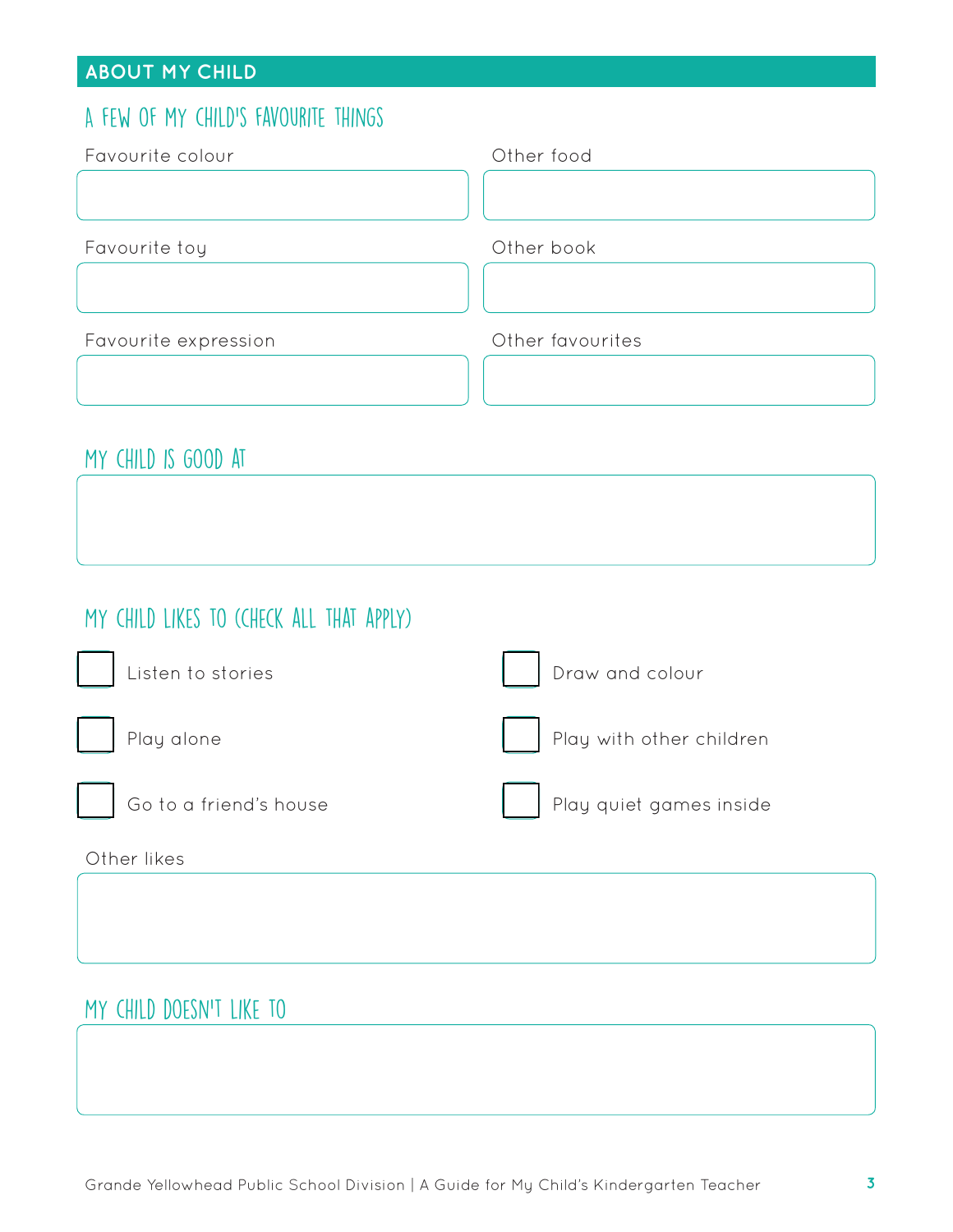#### **ABOUT MY CHILD**

#### I'd like you to know this about my child

# My child learns best by

#### **ABOUT MY CHILD'S EARLY LEARNING EXPERIENCES AT AGE 4**

My child is or has been enrolled in a preschool or program YES NO

If YES, please elaborate

|  | Name of preschool or program my child has attended |  |  |  |
|--|----------------------------------------------------|--|--|--|
|  |                                                    |  |  |  |

| Start date                                       | End date               |
|--------------------------------------------------|------------------------|
|                                                  |                        |
| This is a                                        |                        |
| Child care centre                                | Family child care home |
| Parents as teachers program                      | Other                  |
| For more information about this program, contact |                        |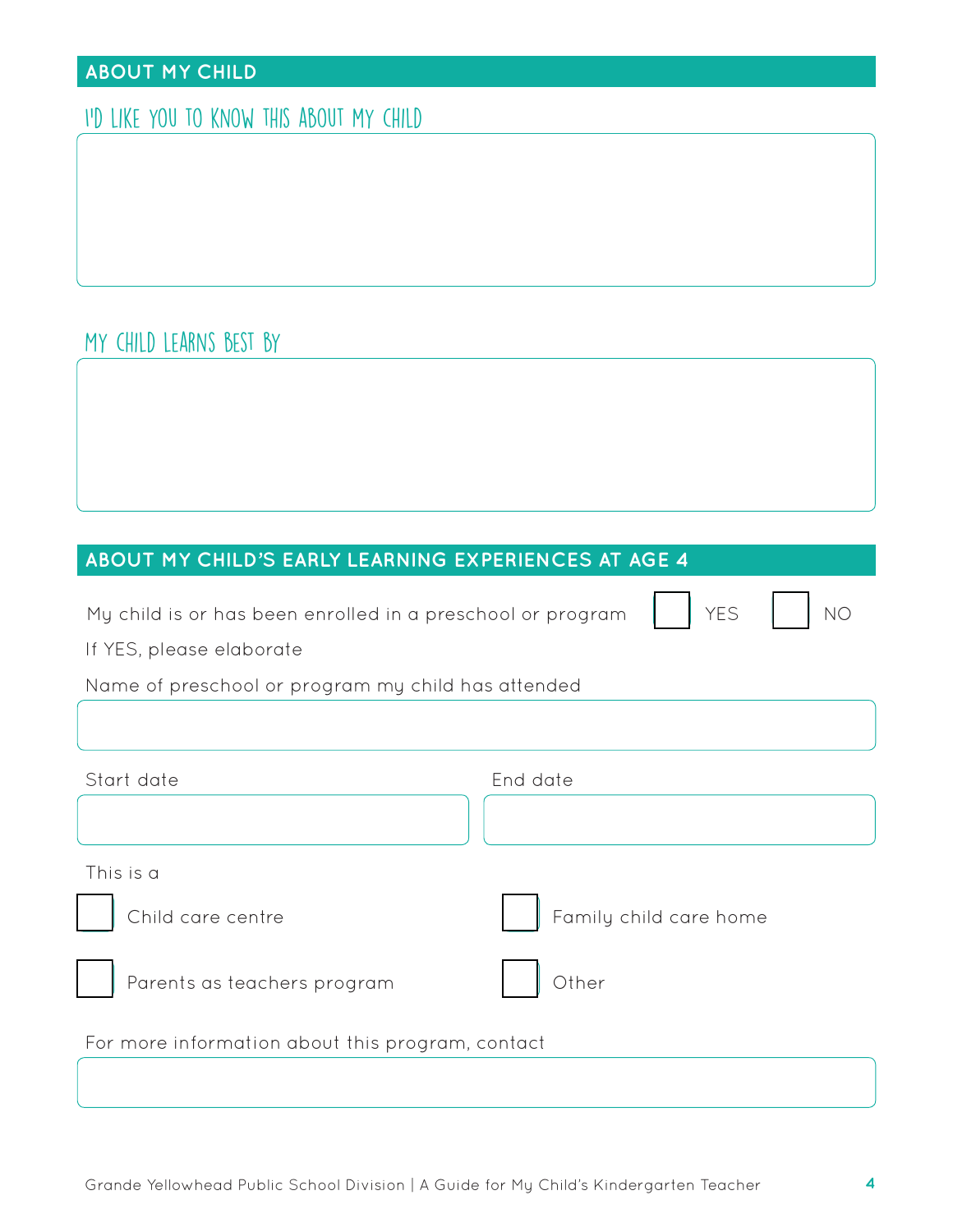#### **ABOUT OUR FAMILY**

We speak the following languages in our home

I usually speak this language to my child Number of children in the home

My child usually speaks this language to me Ages of other children

Some things I would like you to know about our family (culture, Family activities we enjoy, etc.)

My family would like to share the following skills or activities with our child's class or school

Best times for me to come to school are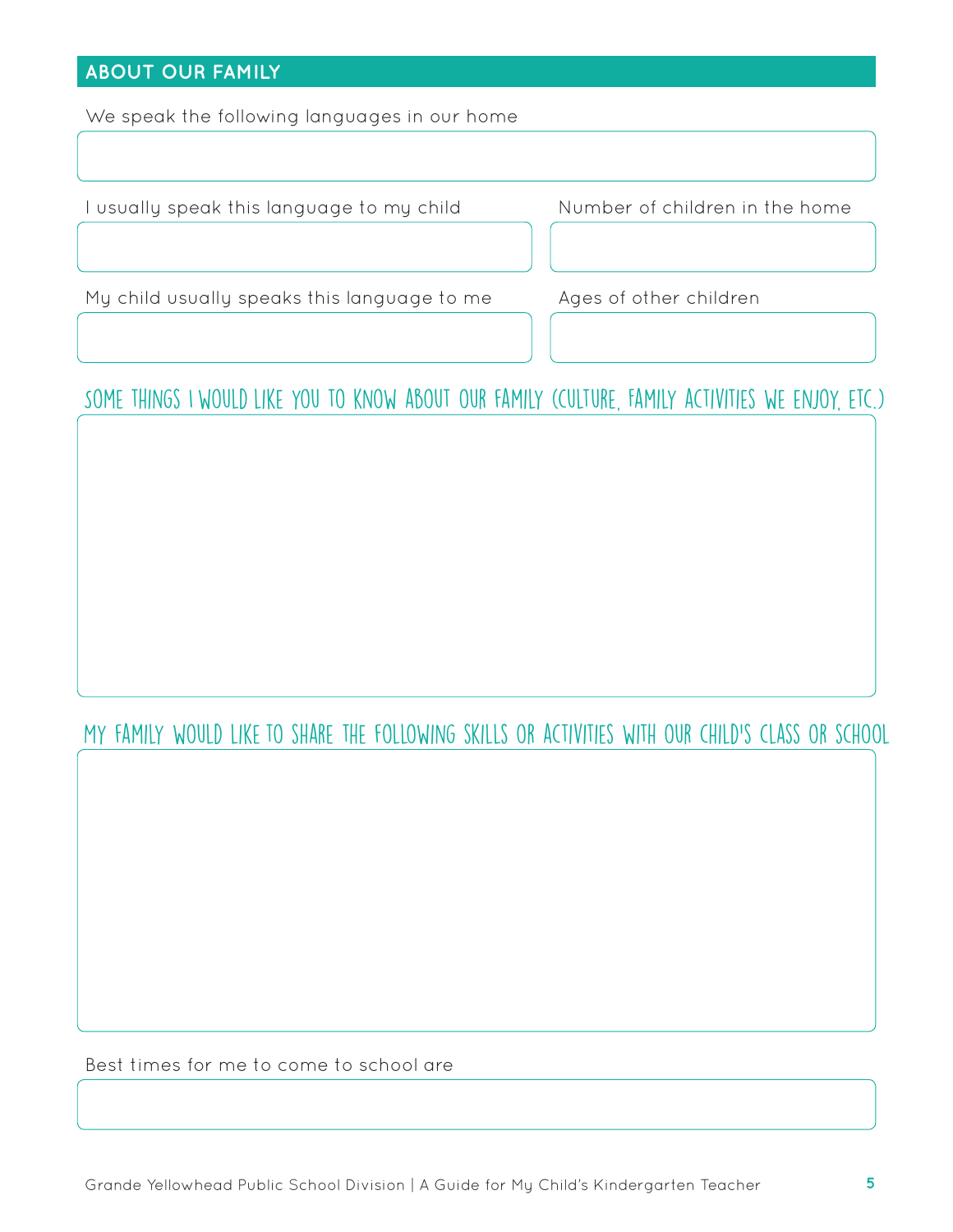# **SCREENINGS AND SPECIAL SERVICES**

| Date<br>Location<br>Results<br>VISION SCREENING<br>Location<br>Date<br>Results<br>SPEECH SCREENING<br>Location<br>Date<br>Results | HEARING SCREENING |  |
|-----------------------------------------------------------------------------------------------------------------------------------|-------------------|--|
|                                                                                                                                   |                   |  |
|                                                                                                                                   |                   |  |
|                                                                                                                                   |                   |  |
|                                                                                                                                   |                   |  |
|                                                                                                                                   |                   |  |
|                                                                                                                                   |                   |  |
|                                                                                                                                   |                   |  |
|                                                                                                                                   |                   |  |
|                                                                                                                                   |                   |  |
|                                                                                                                                   |                   |  |
|                                                                                                                                   |                   |  |
|                                                                                                                                   |                   |  |
|                                                                                                                                   |                   |  |
|                                                                                                                                   |                   |  |
|                                                                                                                                   |                   |  |
|                                                                                                                                   |                   |  |
|                                                                                                                                   |                   |  |
|                                                                                                                                   |                   |  |
|                                                                                                                                   |                   |  |
|                                                                                                                                   |                   |  |
|                                                                                                                                   |                   |  |
|                                                                                                                                   |                   |  |
|                                                                                                                                   |                   |  |
|                                                                                                                                   |                   |  |
|                                                                                                                                   |                   |  |
|                                                                                                                                   |                   |  |
| OTHER                                                                                                                             |                   |  |

Description